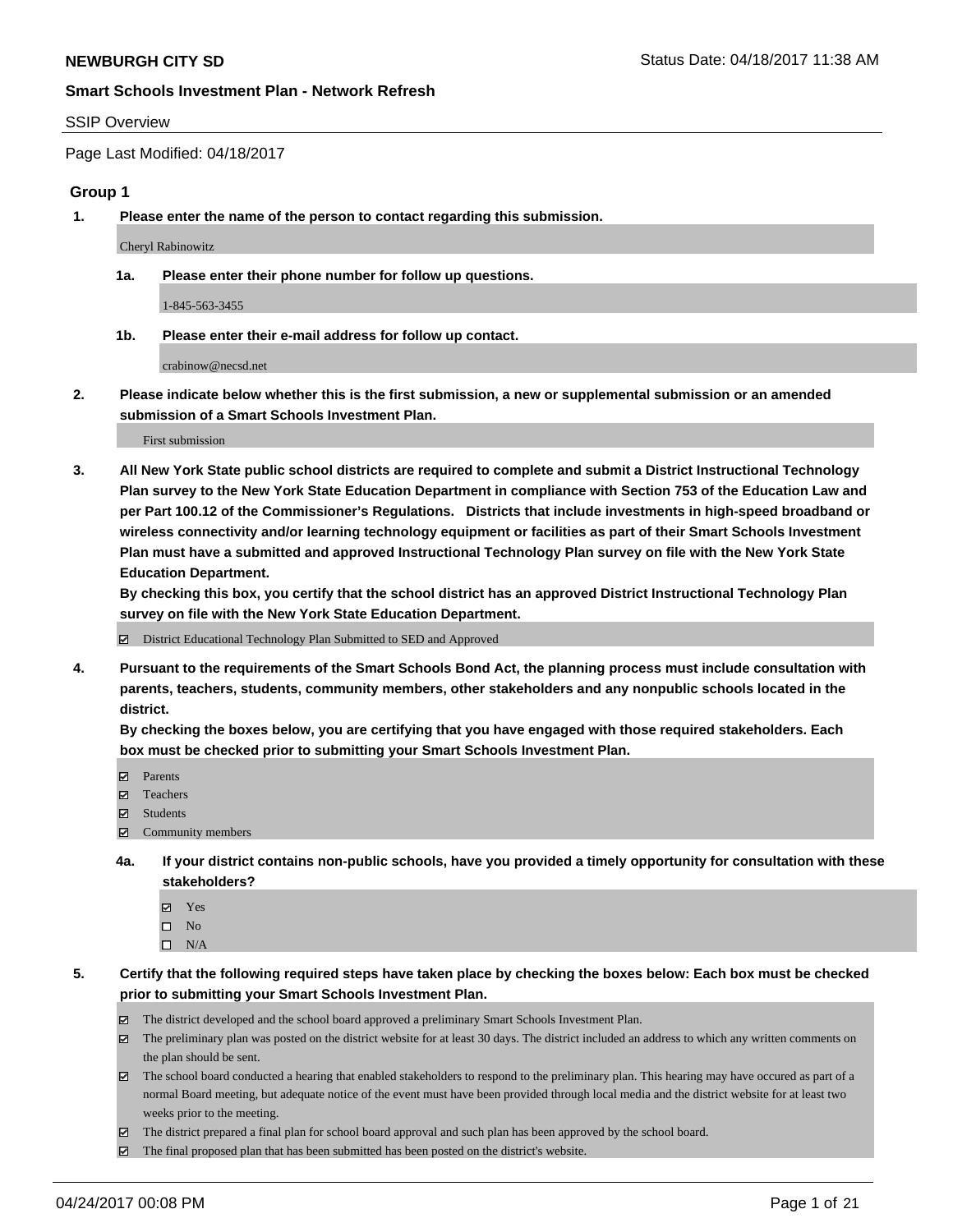#### SSIP Overview

Page Last Modified: 04/18/2017

**5a. Please upload the proposed Smart Schools Investment Plan (SSIP) that was posted on the district's website, along with any supporting materials. Note that this should be different than your recently submitted Educational Technology Survey. The Final SSIP, as approved by the School Board, should also be posted on the website and remain there during the course of the projects contained therein.**

SSIP\_PowerPoint.pdf NECSD SSIP 1 Financial.pdf NECSD SSBA Overview 3-29-2016a.pdf Scanned from a Xerox Multifunction Printer.pdf

**5b. Enter the webpage address where the final Smart Schools Investment Plan is posted. The Plan should remain posted for the life of the included projects.**

http://www.newburghschools.org/smartschools.php

**6. Please enter an estimate of the total number of students and staff that will benefit from this Smart Schools Investment Plan based on the cumulative projects submitted to date.**

13,600

**7. An LEA/School District may partner with one or more other LEA/School Districts to form a consortium to pool Smart Schools Bond Act funds for a project that meets all other Smart School Bond Act requirements. Each school district participating in the consortium will need to file an approved Smart Schools Investment Plan for the project and submit a signed Memorandum of Understanding that sets forth the details of the consortium including the roles of each respective district.**

 $\Box$  The district plans to participate in a consortium to partner with other school district(s) to implement a Smart Schools project.

**8. Please enter the name and 6-digit SED Code for each LEA/School District participating in the Consortium.**

| <b>Partner LEA/District</b> | <b>ISED BEDS Code</b> |
|-----------------------------|-----------------------|
| (No Response)               | (No Response)         |

**9. Please upload a signed Memorandum of Understanding with all of the participating Consortium partners.**

(No Response)

**10. Your district's Smart Schools Bond Act Allocation is:**

\$12,831,056

**11. Enter the budget sub-allocations by category that you are submitting for approval at this time. If you are not budgeting SSBA funds for a category, please enter 0 (zero.) If the value entered is \$0, you will not be required to complete that survey question.**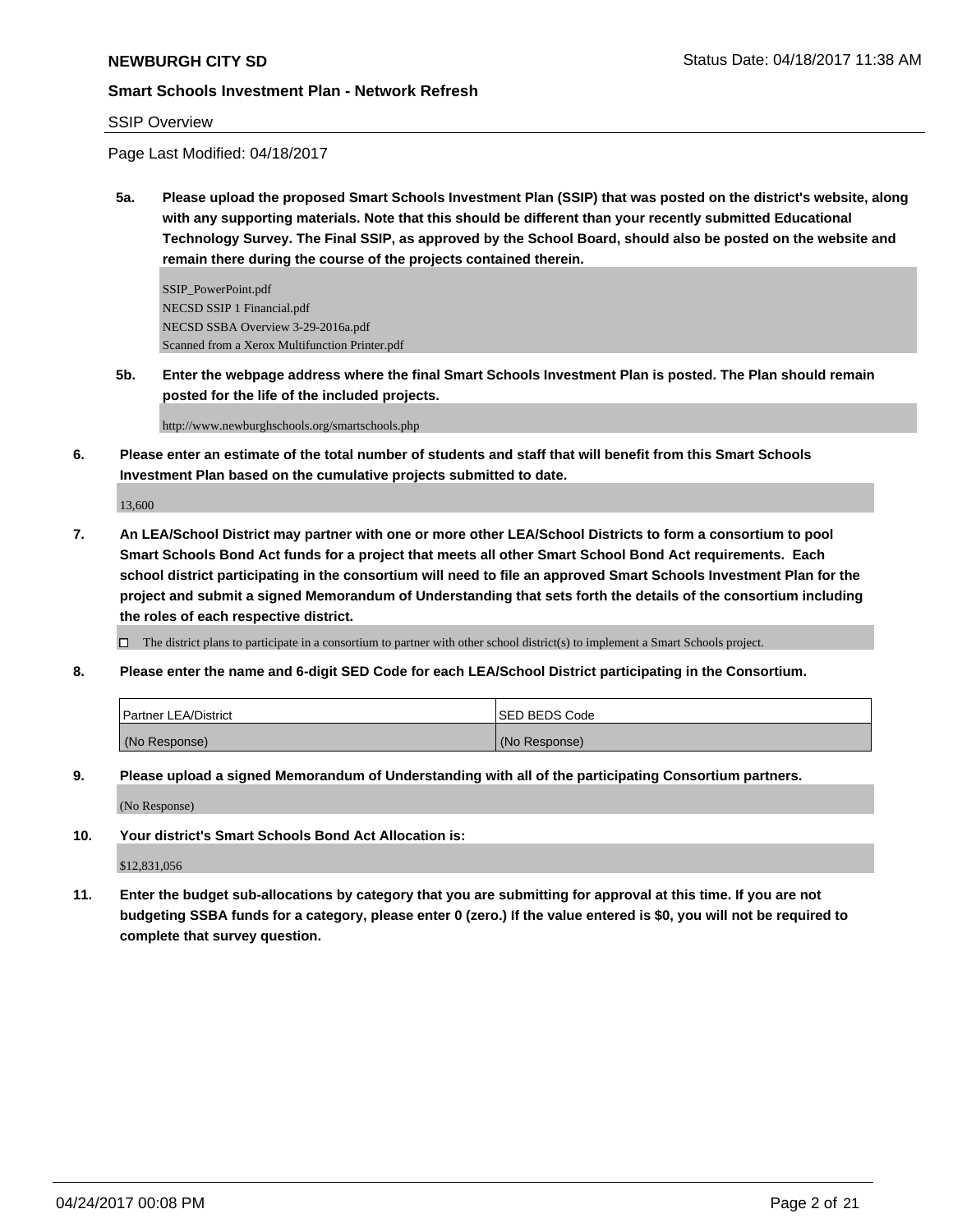# SSIP Overview

Page Last Modified: 04/18/2017

|                                       | Sub-           |
|---------------------------------------|----------------|
|                                       | Allocations    |
| <b>School Connectivity</b>            | 1,934,350      |
| Connectivity Projects for Communities | $\overline{0}$ |
| <b>Classroom Technology</b>           | $\overline{0}$ |
| Pre-Kindergarten Classrooms           | $\Omega$       |
| Replace Transportable Classrooms      | $\mathbf 0$    |
| High-Tech Security Features           | $\mathbf 0$    |
| Totals:                               | 1,934,350      |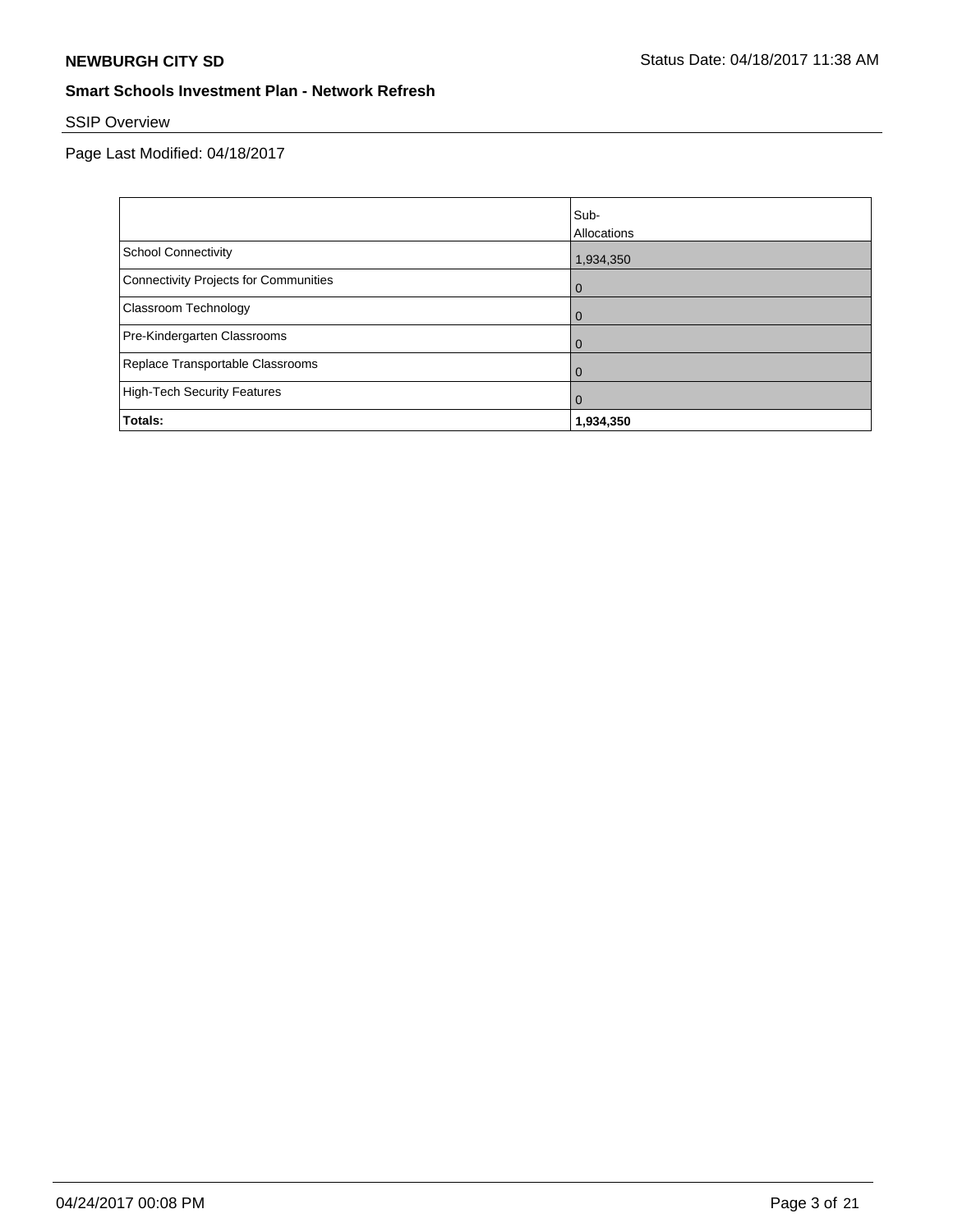### School Connectivity

Page Last Modified: 04/13/2017

## **Group 1**

- **1. In order for students and faculty to receive the maximum benefit from the technology made available under the Smart Schools Bond Act, their school buildings must possess sufficient connectivity infrastructure to ensure that devices can be used during the school day. Smart Schools Investment Plans must demonstrate that:**
	- **sufficient infrastructure that meets the Federal Communications Commission's 100 Mbps per 1,000 students standard currently exists in the buildings where new devices will be deployed, or**
	- **is a planned use of a portion of Smart Schools Bond Act funds, or**
	- **is under development through another funding source.**

**Smart Schools Bond Act funds used for technology infrastructure or classroom technology investments must increase the number of school buildings that meet or exceed the minimum speed standard of 100 Mbps per 1,000 students and staff within 12 months. This standard may be met on either a contracted 24/7 firm service or a "burstable" capability. If the standard is met under the burstable criteria, it must be:**

**1. Specifically codified in a service contract with a provider, and**

**2. Guaranteed to be available to all students and devices as needed, particularly during periods of high demand, such as computer-based testing (CBT) periods.**

**Please describe how your district already meets or is planning to meet this standard within 12 months of plan submission.**

We are currently increasing the speed of the district's connection to our internet provider 1.5 Gb. We would use the SSBA funds towards increasing the speed of our backbone to 10 gigabyte/sec throughput to prevent any bottleneck issues that might hinder performance.

- **1a. If a district believes that it will be impossible to meet this standard within 12 months, it may apply for a waiver of this requirement, as described on the Smart Schools website. The waiver must be filed and approved by SED prior to submitting this survey.**
	- By checking this box, you are certifying that the school district has an approved waiver of this requirement on file with the New York State Education Department.
- **2. Connectivity Speed Calculator (Required)**

|                         | Number of<br><b>Students</b> | Multiply by<br>100 Kbps | Divide by 1000 Current Speed<br>to Convert to<br>Required<br>Speed in Mb | lin Mb | Expected<br>Speed to be<br>Attained Within   Required<br>12 Months | <b>Expected Date</b><br><b>When</b><br>Speed Will be<br>Met |
|-------------------------|------------------------------|-------------------------|--------------------------------------------------------------------------|--------|--------------------------------------------------------------------|-------------------------------------------------------------|
| <b>Calculated Speed</b> | 11.491                       | 1,149,100               | 1149.1                                                                   | 1500   | (No<br>Response)                                                   | (No<br>Response)                                            |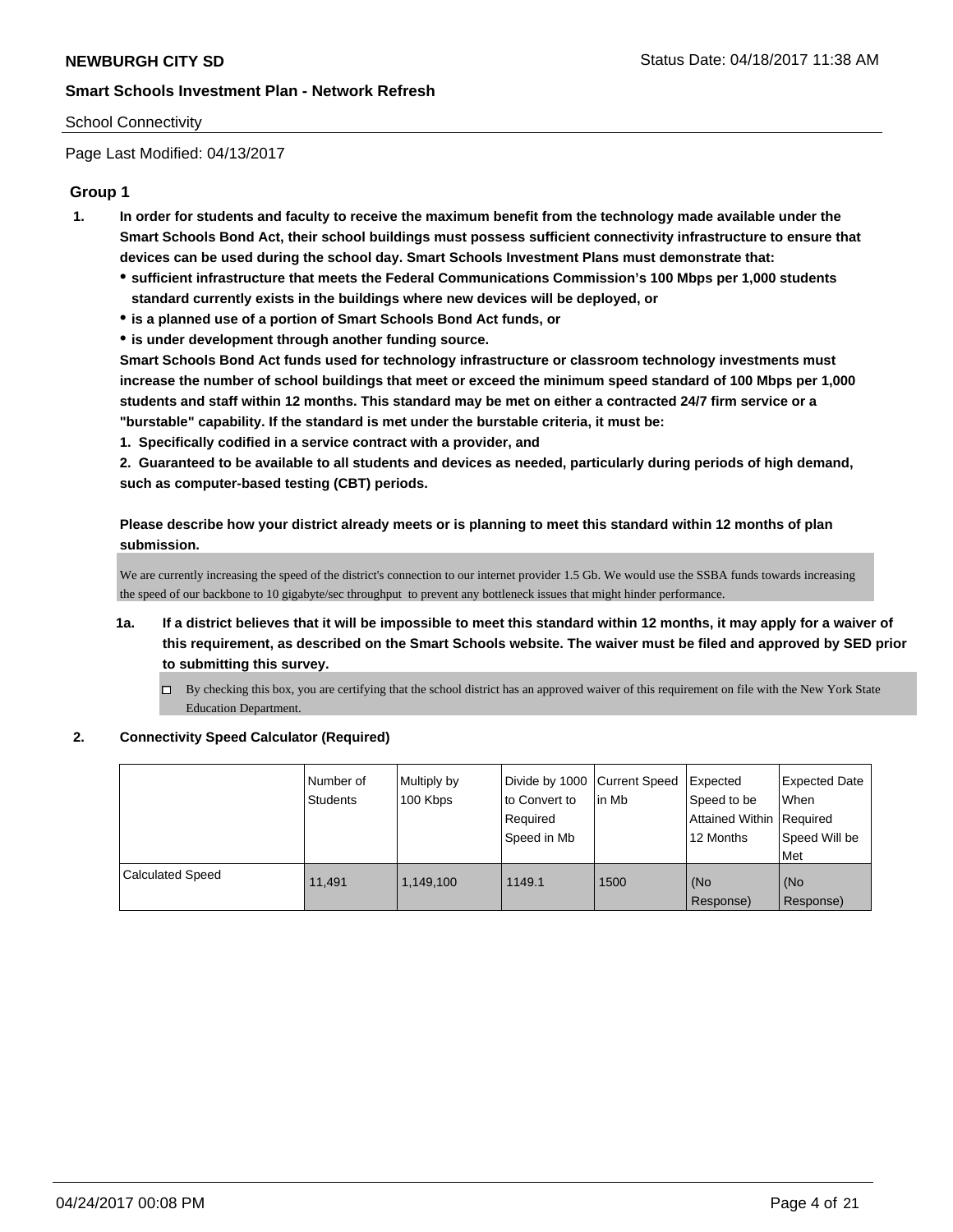#### School Connectivity

Page Last Modified: 04/13/2017

## **3. Describe how you intend to use Smart Schools Bond Act funds for high-speed broadband and/or wireless connectivity projects in school buildings.**

The Newburgh Enlarged City School District will develop a robust, converged network infrastructure including voice, data, video and a wireless communications network throughout the district. The network infrastructure will provide flexibility, mobility, and secure access to students, teachers, administrators, schools operations, and schools services staff.

To meet this goal, Newburgh plans to use Smart Bond Act Funds to update our aging network architecture.

**Work Entailed** in this Project

To create a robust, converged network infrastructure the following work is entailed:

- 1. The majority of existing Cisco equipment is no longer supported by Cisco or is coming up on end-of-support dates. The installation of a highspeed 10Gb switching fabric within and between all the wiring closets in all District school buildings will require the purchase of **network switches**. New network switches will provide 10/100/1000 PoE (power over Ethernet) ports throughout the district and allow gigabit Ethernet to all workstations. The network switches will support 10-gigabit uplinks, which will allow for faster transfer rates and prevent packet drops due to congestion. The new switches will provide stacking capability for data closet switches to enhance manageability and decrease troubleshooting time. The new switches will provide uplink redundancy to data closet switches to prevent single link failures from causing an outage for large portions of users. This is designed to increase internet and network speeds between NECSD schools from 1 Gigabit to 10 Gigabit capacities.
- 2. Implementation of a 1GB capable wireless LAN infrastructure to increase **connectivity speed** throughout school buildings. Additional and upgraded **wireless access points** throughout the District will provide both ubiquitous wireless coverage in buildings and sufficient wireless bandwidth capacity per access point in classrooms to allow for large-scale use. The new wireless access points will require adding **wireless controllers**.
- 3. Replacing **uninterruptible power supply** (UPS) systems that are no longer functioning, or reaching the end of their life-cycle. In every wiring closet to protect sensitive network equipment from power surges and brown-outs, as well as to ensure network connectivity in the event of a power outage.

## **4. Describe the linkage between the district's District Instructional Technology Plan and the proposed projects. (There should be a link between your response to this question and your response to Question 1 in Part E. Curriculum and Instruction "What are the district's plans to use digital connectivity and technology to improve teaching and learning?)**

The linkage between the Districts Instructional Technology Plan and this proposed project is the same in this SSIP as in our second SSIP. The Newburgh Enlarged City School District split our funding request into two separate plans because the infrastructure work required for each building identified in this SSIP entail the replacement/upgrade of existing equipment & replacement of existing cabling only. No new wiring is needed. That is the only variance between the proposed work in both SSIP's.

Our Districts Instructional Technology Plan highlights the importance of developing our students' technological literacy skills through the use of research-based strategies that integrate technology into curriculum, instruction, and assessment. Without reliable student and teacher access to a ubiquitous network infrastructure, technology based resources will be more of a distraction than an enhancement in our learning spaces. The robust network infrastructure provided for by this project easily supports the achievement of the following research based instructional strategies:

- 1. Establishing student-centered learning environments which encourage higher-order, open-ended problem-solving where teachers are facilitators of learning.
- 2. Seamlessly infusing technology into the classroom environment such that students depend on it as a critical part of the learning process.
- 3. Providing real-time access to high-quality learning resources which drive personalized learning opportunities.
- 4. Engaging students' in collaborative inquiry-based projects that tap into cross-curricular content, abstract concepts and learning in meaningful ways with peers.
- 5. Providing opportunities to learners that cultivate real-world, real-time events, and support connections with others around the world to become global citizens. This will ensure that the students develop the 21st Century technological literacy skills necessary to meet National and New York State standards.
- 6. Supporting the delivery of instruction according to individual student learning needs and assist teachers with the development and delivery of assessments, and the organization and analysis of assessment data.
- 7. Identifying and delivering professional development workshops on technology topics
- 8. Identifying and delivering leadership development seminars on leading teachers to infuse technology into the learning environment.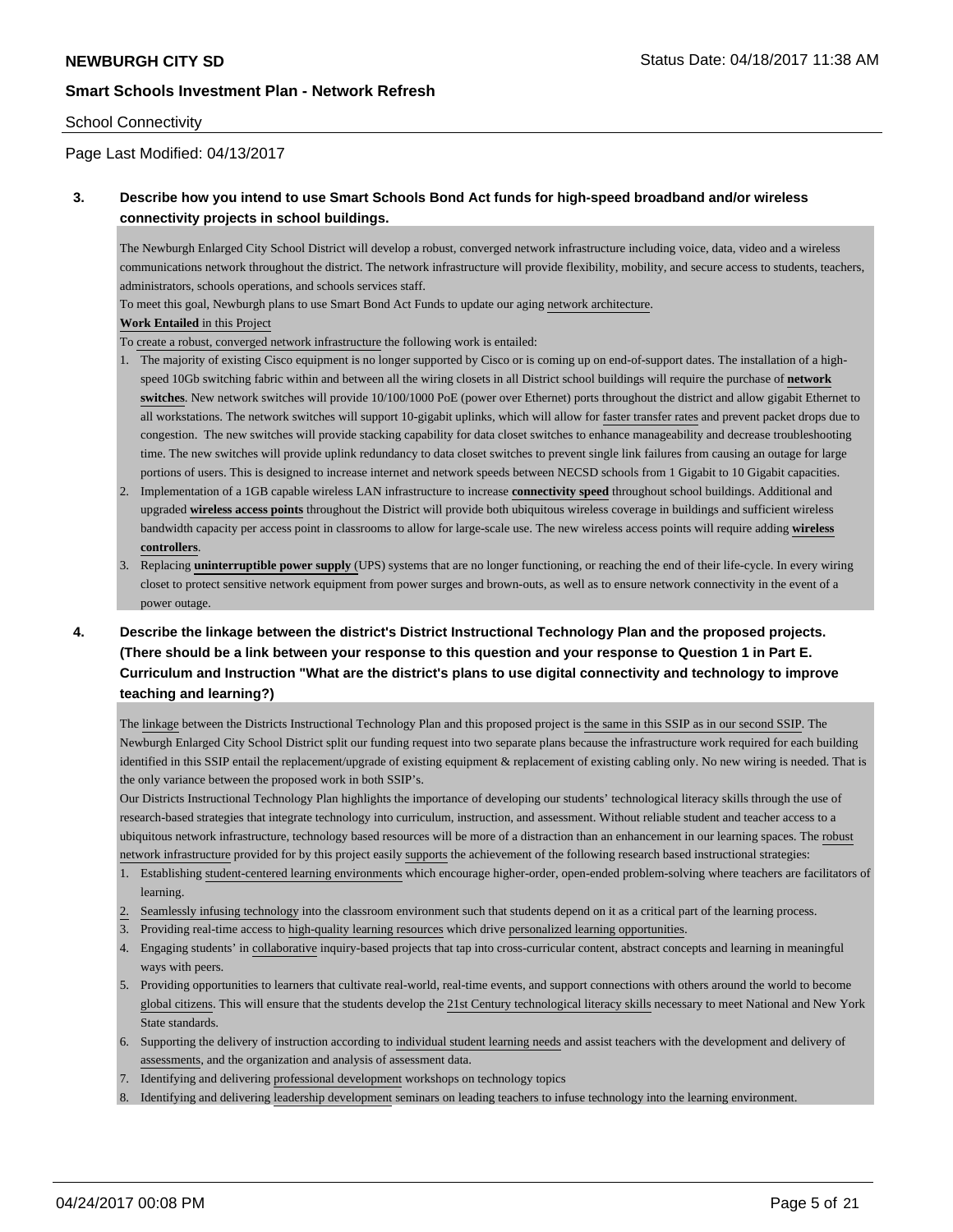#### School Connectivity

Page Last Modified: 04/13/2017

**5. If the district wishes to have students and staff access the Internet from wireless devices within the school building, or in close proximity to it, it must first ensure that it has a robust Wi-Fi network in place that has sufficient bandwidth to meet user demand.**

**Please describe how you have quantified this demand and how you plan to meet this demand.**

Quantified by using industry standards, i.e. 25-35 users per access point. One access point per classroom will ensure adequate bandwidth for all users. Our average class size is between 20-30 students.

We plan to meet this demand by installing one high-speed gigabyte enabled wireless access point per classroom.

**6. As indicated on Page 5 of the guidance, the Office of Facilities Planning will have to conduct a preliminary review of all capital projects, including connectivity projects.**

**Please indicate on a separate row each project number given to you by the Office of Facilities Planning.**

| Project Number       |  |
|----------------------|--|
| 44-16-00-01-7-999-BA |  |
| (No Response)        |  |

**7. Certain high-tech security and connectivity infrastructure projects may be eligible for an expedited review process as determined by the Office of Facilities Planning.**

#### **Was your project deemed eligible for streamlined review?**

Yes

**7a. Districts that choose the Streamlined Review Process will be required to certify that they have reviewed all installations with their licensed architect or engineer of record and provide that person's name and license number. The licensed professional must review the products and proposed method of installation prior to implementation and review the work during and after completion in order to affirm that the work was codecompliant, if requested.**

I certify that I have reviewed all installations with a licensed architect or engineer of record.

**8. Include the name and license number of the architect or engineer of record.**

| Name               | License Number |
|--------------------|----------------|
| <b>Chris Colby</b> | 33581          |

**9. If you are submitting an allocation for School Connectivity complete this table. Note that the calculated Total at the bottom of the table must equal the Total allocation for this category that you entered in the SSIP Overview overall budget.**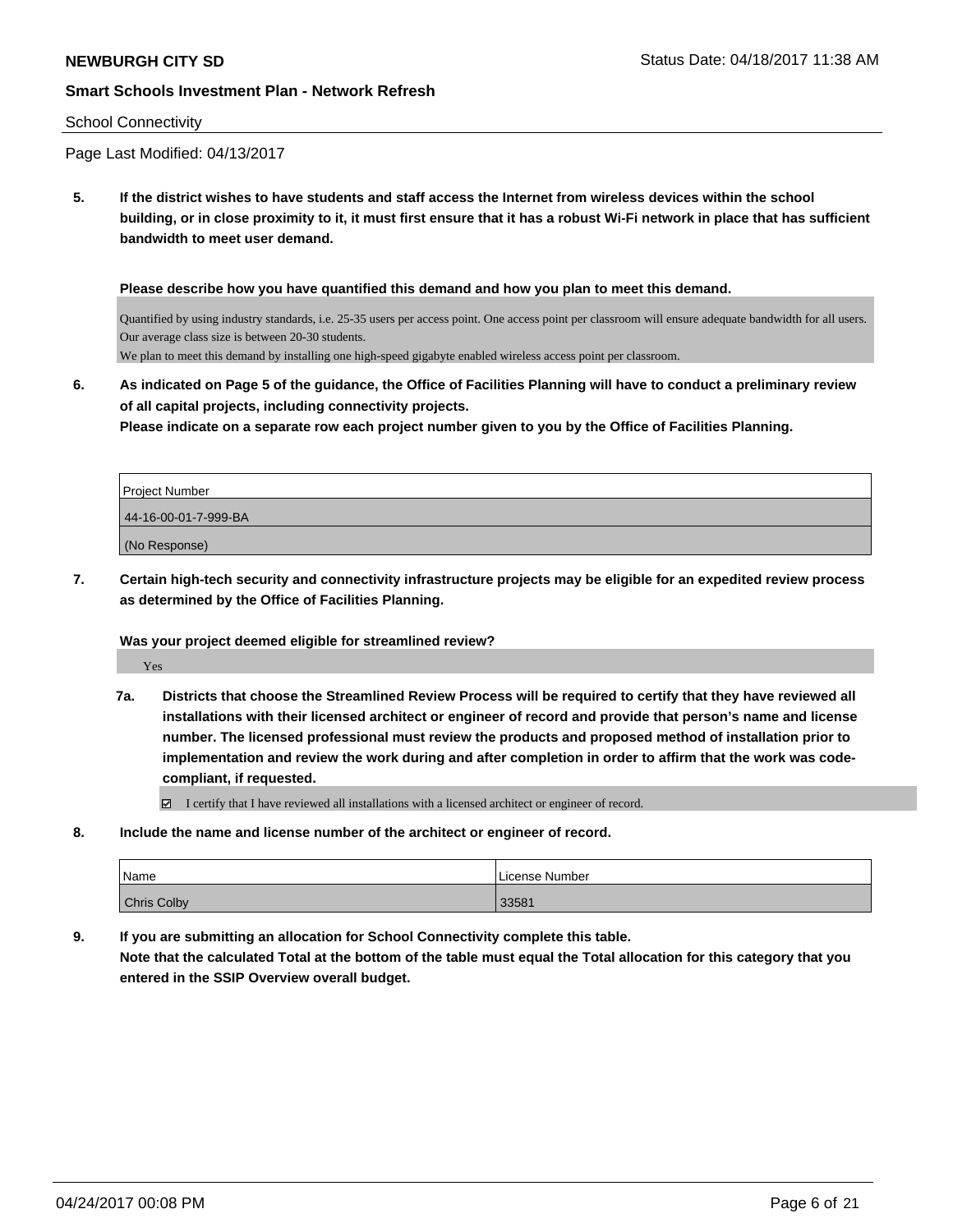School Connectivity

Page Last Modified: 04/13/2017

|                                            | Sub-           |
|--------------------------------------------|----------------|
|                                            | Allocation     |
| Network/Access Costs                       | 1,360,377      |
| <b>Outside Plant Costs</b>                 | $\mathbf 0$    |
| School Internal Connections and Components | 573,973        |
| <b>Professional Services</b>               | (No Response)  |
| Testing                                    | $\mathbf{0}$   |
| <b>Other Upfront Costs</b>                 | $\overline{0}$ |
| <b>Other Costs</b>                         | $\overline{0}$ |
| Totals:                                    | 1,934,350      |

**10. Please detail the type, quantity, per unit cost and total cost of the eligible items under each sub-category. This is especially important for any expenditures listed under the "Other" category. All expenditures must be eligible for tax-exempt financing to be reimbursed through the SSBA. Sufficient detail must be provided so that we can verify this is the case. If you have any questions, please contact us directly through smartschools@nysed.gov. NOTE: Wireless Access Points should be included in this category, not under Classroom Educational Technology, except those that will be loaned/purchased for nonpublic schools.**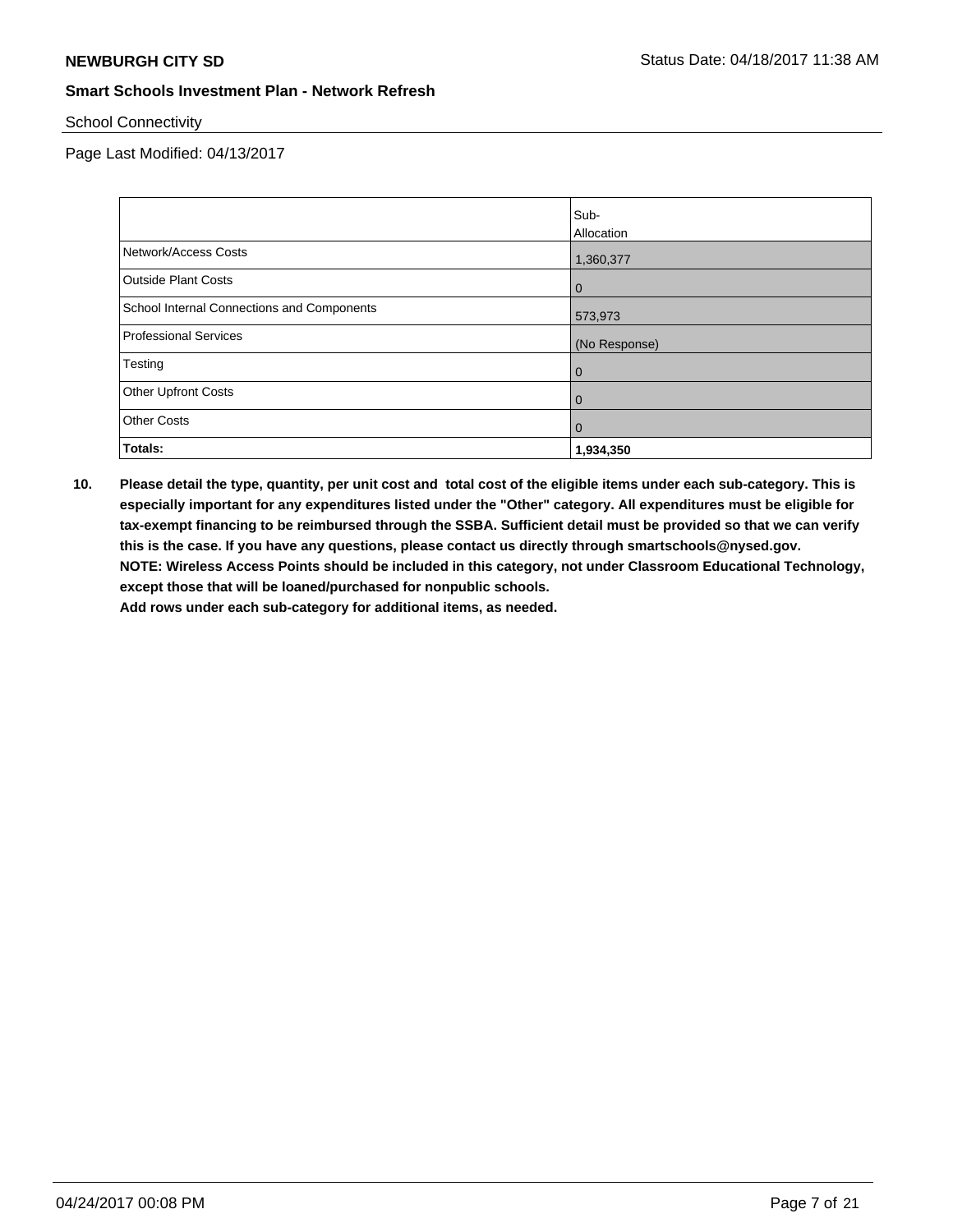# School Connectivity

Page Last Modified: 04/13/2017

| Select the allowable expenditure<br>type.<br>Repeat to add another item under<br>each type. | Item to be purchased                | Quantity | Cost per Item | <b>Total Cost</b> |
|---------------------------------------------------------------------------------------------|-------------------------------------|----------|---------------|-------------------|
| <b>Network/Access Costs</b>                                                                 | WS-C4500X-16SFP+                    | 27       | 8,908         | 240,516           |
| Network/Access Costs                                                                        | WS-C2960X-48FPD-L                   | 30       | 4,397         | 131,910           |
| <b>Network/Access Costs</b>                                                                 | WS-C2960X-48FPS-L                   | 53       | 3,925         | 208,025           |
| Network/Access Costs                                                                        | AIR-CAP3702I-A-K9                   | 476      | 900           | 428,400           |
| <b>Connections/Components</b>                                                               | MISCELLANEOUS Optics/Cables         | 11       | 5,000         | 55,000            |
| <b>Connections/Components</b>                                                               | <b>STRUCTURED CABLING</b>           | 16       | 15,593        | 249,500           |
| Network/Access Costs                                                                        | <b>UPS</b>                          | 44       | 3,500         | 154,000           |
| <b>Connections/Components</b>                                                               | <b>INSTALLATION</b>                 | 639      | 259           | 166,000           |
| <b>Network/Access Costs</b>                                                                 | Spare WS-C2960X-48FPD-L             | 3        | 4,397         | 13,191            |
| <b>Network/Access Costs</b>                                                                 | Cisco 8510 Wireless Controller      | 1        | 25,000        | 25,000            |
| <b>Network/Access Costs</b>                                                                 | <b>Access Point Licenses</b>        | 150      | 125           | 18,750            |
| <b>Connections/Components</b>                                                               | <b>10GB Server Optics</b>           | 25       | 600           | 15,000            |
| <b>Network/Access Costs</b>                                                                 | Spare WS-C2960X-48FPS-L             | 5        | 3,925         | 19,625            |
| <b>Network/Access Costs</b>                                                                 | Cisco 4500X Power Supply            | 27       | 1,120         | 30,240            |
| <b>Network/Access Costs</b>                                                                 | Cisco 4500X Second Power Supply     | 27       | 1,120         | 30,240            |
| <b>Network/Access Costs</b>                                                                 | Cisco 4500X IP Base to Ent. License | 27       | 2,240         | 60,480            |
| <b>Connections/Components</b>                                                               | Cisco SFP+ 3M Cable                 | 54       | 56            | 3,024             |
| <b>Connections/Components</b>                                                               | <b>Cisco FlexStack Module</b>       | 91       | 675           | 61,425            |
| <b>Connections/Components</b>                                                               | Cisco 10G SFP Module                | 66       | 364           | 24,024            |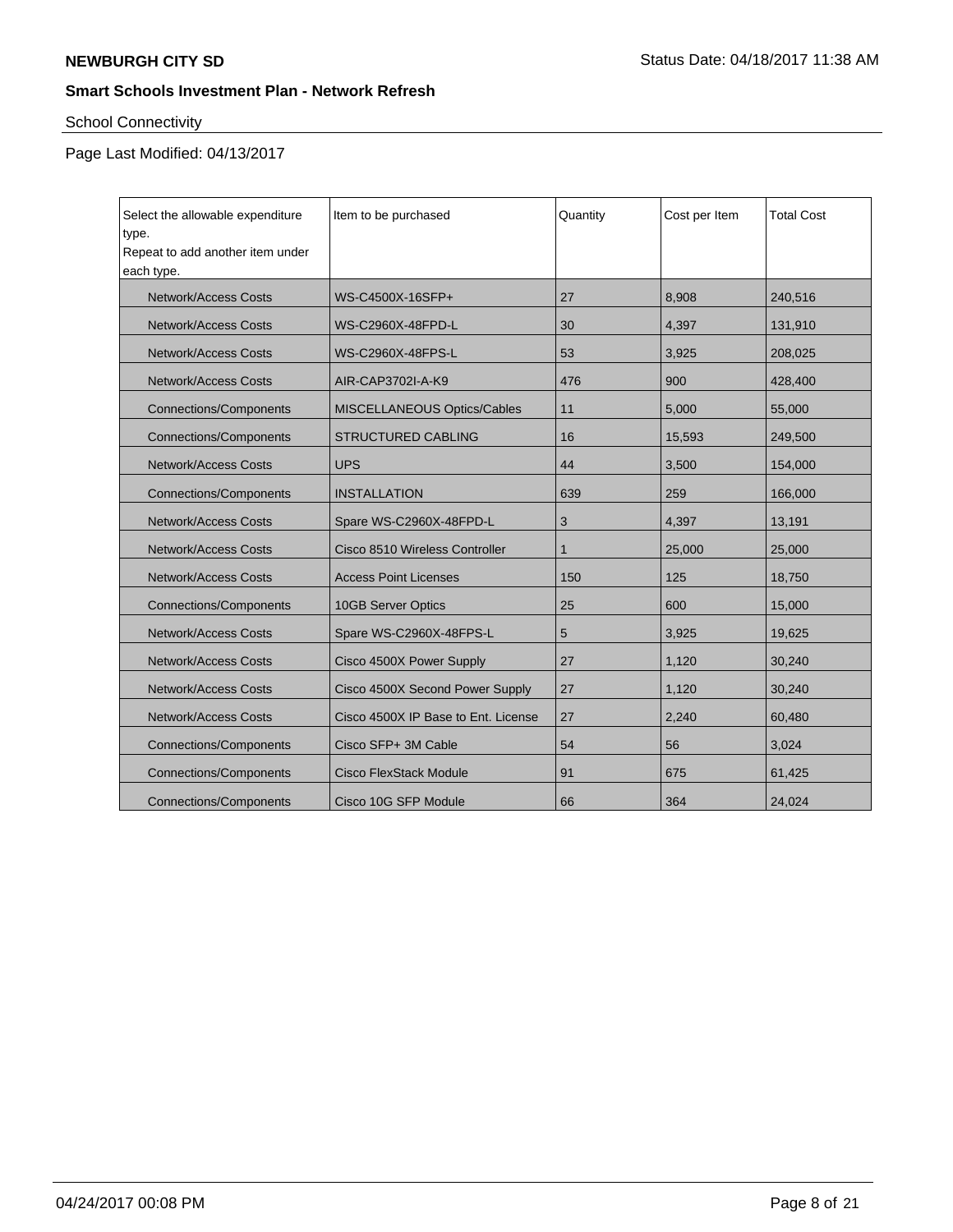Community Connectivity (Broadband and Wireless)

Page Last Modified: 08/23/2016

#### **Group 1**

**1. Describe how you intend to use Smart Schools Bond Act funds for high-speed broadband and/or wireless connectivity projects in the community.**

(No Response)

**2. Please describe how the proposed project(s) will promote student achievement and increase student and/or staff access to the Internet in a manner that enhances student learning and/or instruction outside of the school day and/or school building.**

(No Response)

**3. Community connectivity projects must comply with all the necessary local building codes and regulations (building and related permits are not required prior to plan submission).**

 $\Box$  I certify that we will comply with all the necessary local building codes and regulations.

**4. Please describe the physical location of the proposed investment.**

(No Response)

**5. Please provide the initial list of partners participating in the Community Connectivity Broadband Project, along with their Federal Tax Identification (Employer Identification) number.**

| <b>Project Partners</b> | Federal ID#     |
|-------------------------|-----------------|
| (No Response)           | l (No Response) |

**6. If you are submitting an allocation for Community Connectivity, complete this table. Note that the calculated Total at the bottom of the table must equal the Total allocation for this category that you entered in the SSIP Overview overall budget.**

|                                    | Sub-Allocation |
|------------------------------------|----------------|
| Network/Access Costs               | (No Response)  |
| Outside Plant Costs                | (No Response)  |
| <b>Tower Costs</b>                 | (No Response)  |
| <b>Customer Premises Equipment</b> | (No Response)  |
| <b>Professional Services</b>       | (No Response)  |
| Testing                            | (No Response)  |
| <b>Other Upfront Costs</b>         | (No Response)  |
| <b>Other Costs</b>                 | (No Response)  |
| Totals:                            | 0              |

**7. Please detail the type, quantity, per unit cost and total cost of the eligible items under each sub-category. This is especially important for any expenditures listed under the "Other" category. All expenditures must be capital-bond eligible to be reimbursed through the SSBA. If you have any questions, please contact us directly through smartschools@nysed.gov.**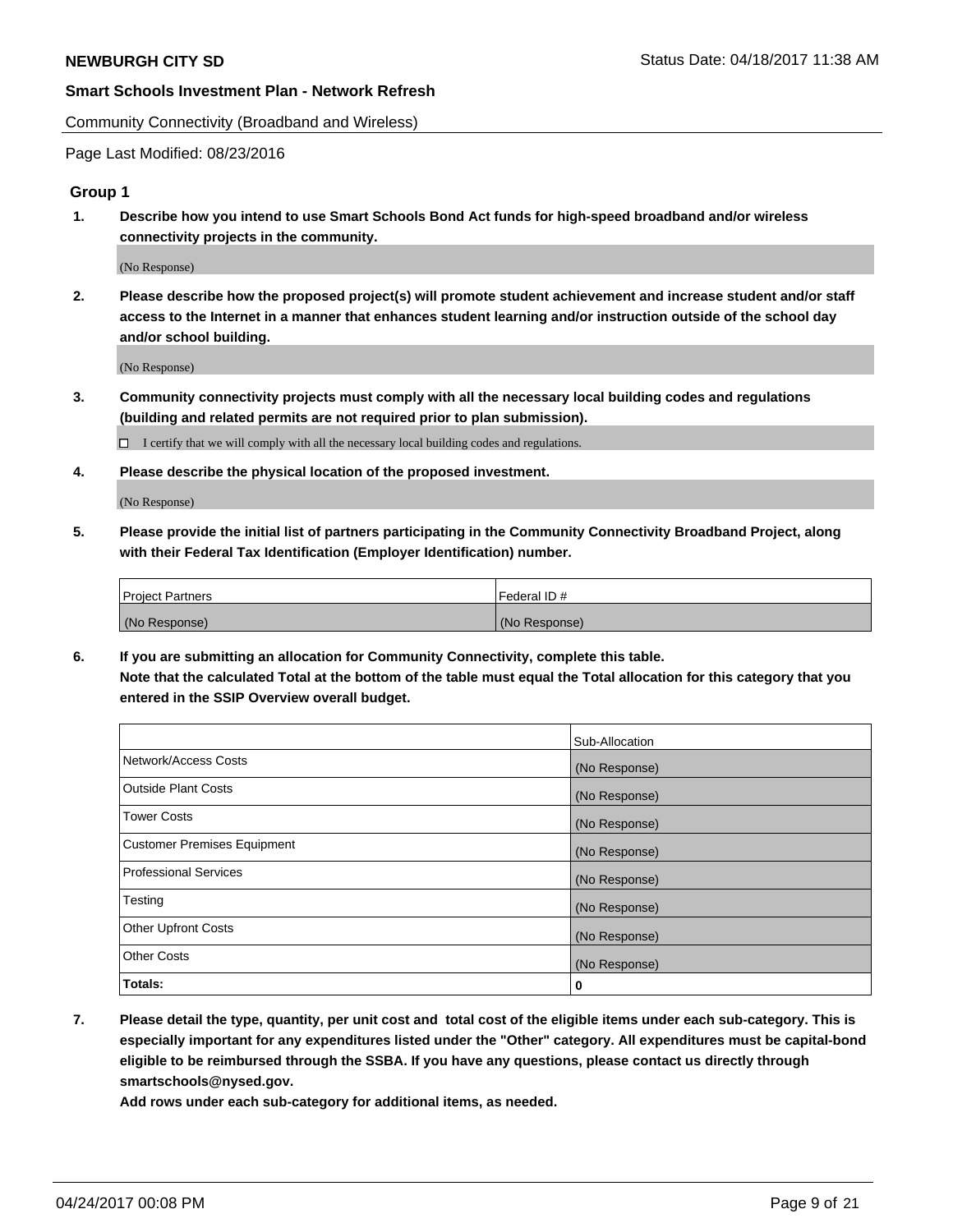Community Connectivity (Broadband and Wireless)

Page Last Modified: 08/23/2016

| Select the allowable expenditure | Item to be purchased | Quantity      | Cost per Item | <b>Total Cost</b> |
|----------------------------------|----------------------|---------------|---------------|-------------------|
| type.                            |                      |               |               |                   |
| Repeat to add another item under |                      |               |               |                   |
| each type.                       |                      |               |               |                   |
| (No Response)                    | (No Response)        | (No Response) | (No Response) | (No Response)     |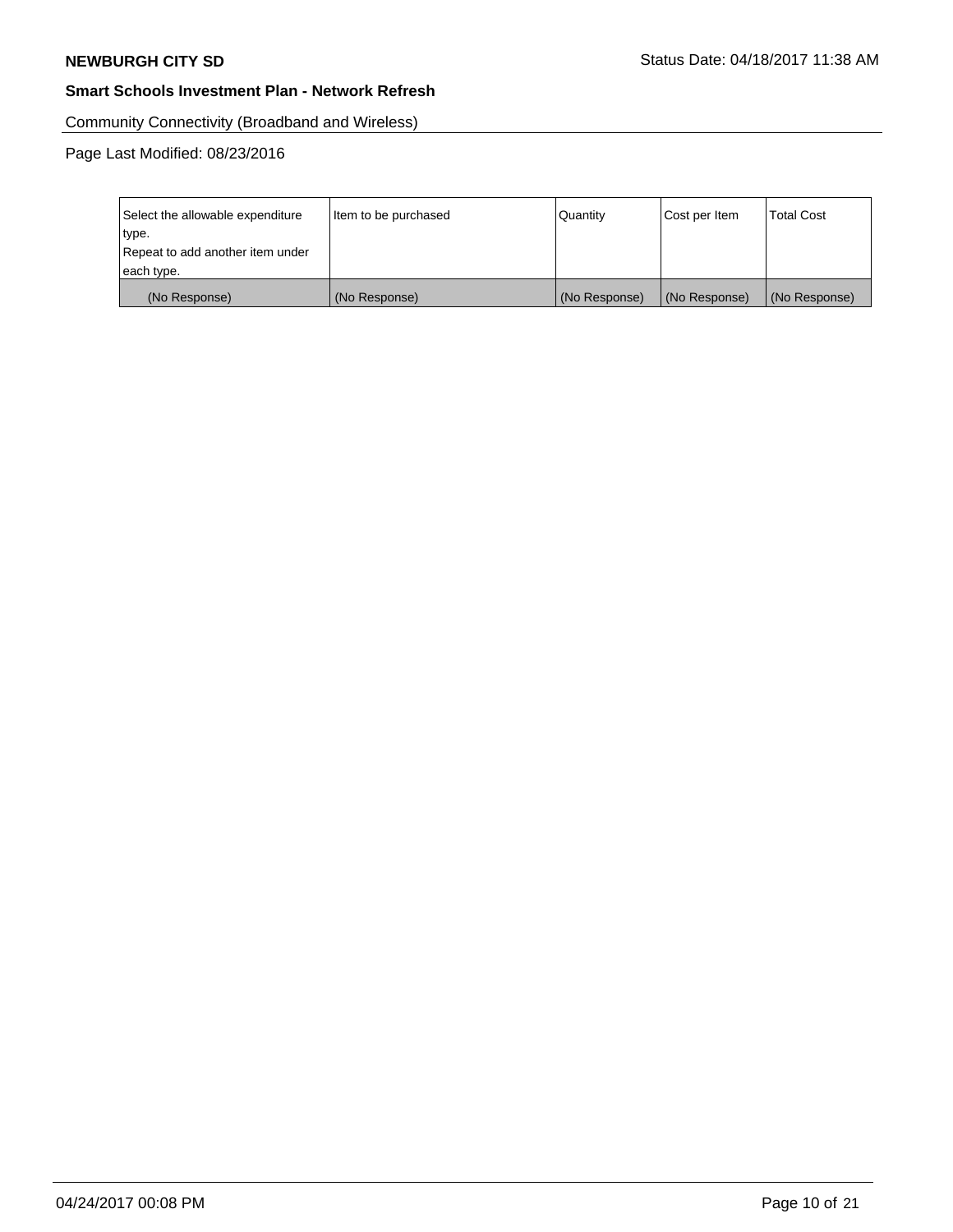#### Classroom Learning Technology

Page Last Modified: 08/23/2016

#### **Questions**

**1. In order for students and faculty to receive the maximum benefit from the technology made available under the Smart Schools Bond Act, their school buildings must possess sufficient connectivity infrastructure to ensure that devices can be used during the school day. Smart Schools Investment Plans must demonstrate that sufficient infrastructure that meets the Federal Communications Commission's 100 Mbps per 1,000 students standard currently exists in the buildings where new devices will be deployed, or is a planned use of a portion of Smart Schools Bond Act funds, or is under development through another funding source.**

**Smart Schools Bond Act funds used for technology infrastructure or classroom technology investments must increase the number of school buildings that meet or exceed the minimum speed standard of 100 Mbps per 1,000 students and staff within 12 months. This standard may be met on either a contracted 24/7 firm service or a "burstable" capability. If the standard is met under the burstable criteria, it must be:**

- **1. Specifically codified in a service contract with a provider, and**
- **2. Guaranteed to be available to all students and devices as needed, particularly during periods of high demand, such as computer-based testing (CBT) periods.**

**Please describe how your district already meets or is planning to meet this standard within 12 months of plan submission.**

(No Response)

- **1a. If a district believes that it will be impossible to meet this standard within 12 months, it may apply for a waiver of this requirement, as described on the Smart Schools website. The waiver must be filed and approved by SED prior to submitting this survey.**
	- $\Box$  By checking this box, you are certifying that the school district has an approved waiver of this requirement on file with the New York State Education Department.

#### **2. Connectivity Speed Calculator (Required)**

|                         | l Number of<br>Students | Multiply by<br>100 Kbps | Divide by 1000   Current Speed<br>to Convert to<br>Required<br>Speed in Mb | lin Mb           | Expected<br>Speed to be<br>Attained Within Required<br>12 Months | <b>Expected Date</b><br>When<br>Speed Will be<br>Met |
|-------------------------|-------------------------|-------------------------|----------------------------------------------------------------------------|------------------|------------------------------------------------------------------|------------------------------------------------------|
| <b>Calculated Speed</b> | (No<br>Response)        | (No Response)           | (No<br>Response)                                                           | (No<br>Response) | (No<br>Response)                                                 | (No<br>Response)                                     |

**3. If the district wishes to have students and staff access the Internet from wireless devices within the school building, or in close proximity to it, it must first ensure that it has a robust Wi-Fi network in place that has sufficient bandwidth to meet user demand.**

**Please describe how you have quantified this demand and how you plan to meet this demand.**

(No Response)

**4. All New York State public school districts are required to complete and submit an Instructional Technology Plan survey to the New York State Education Department in compliance with Section 753 of the Education Law and per Part 100.12 of the Commissioner's Regulations.**

**Districts that include educational technology purchases as part of their Smart Schools Investment Plan must have a submitted and approved Instructional Technology Plan survey on file with the New York State Education Department.**

 $\boxtimes$  By checking this box, you are certifying that the school district has an approved Instructional Technology Plan survey on file with the New York State Education Department.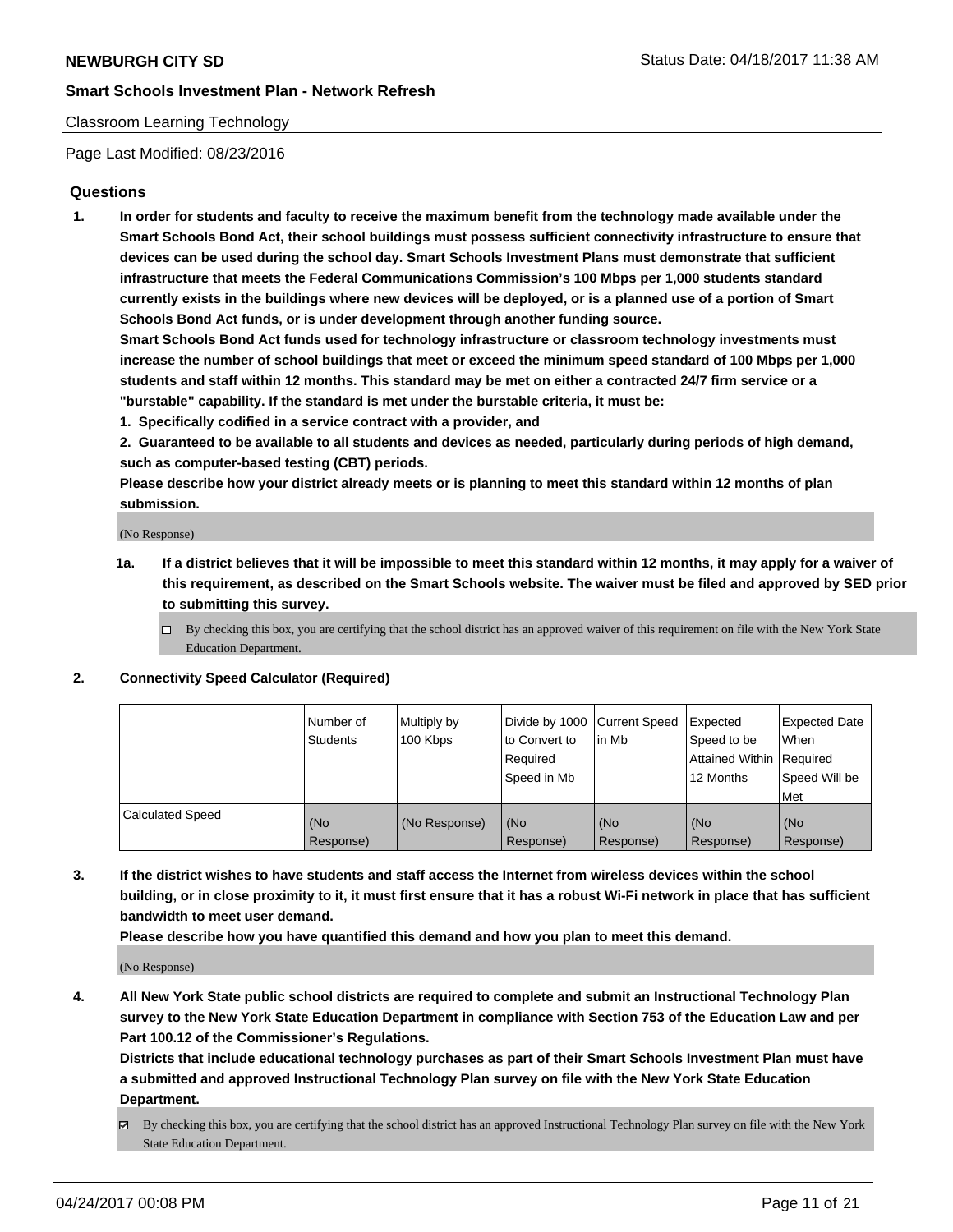#### Classroom Learning Technology

Page Last Modified: 08/23/2016

**5. Describe the devices you intend to purchase and their compatibility with existing or planned platforms or systems. Specifically address the adequacy of each facility's electrical, HVAC and other infrastructure necessary to install and support the operation of the planned technology.**

(No Response)

- **6. Describe how the proposed technology purchases will:**
	- **> enhance differentiated instruction;**
	- **> expand student learning inside and outside the classroom;**
	- **> benefit students with disabilities and English language learners; and**
	- **> contribute to the reduction of other learning gaps that have been identified within the district.**

**The expectation is that districts will place a priority on addressing the needs of students who struggle to succeed in a rigorous curriculum. Responses in this section should specifically address this concern and align with the district's Instructional Technology Plan (in particular Question 2 of E. Curriculum and Instruction: "Does the district's instructional technology plan address the needs of students with disabilities to ensure equitable access to instruction, materials and assessments?" and Question 3 of the same section: "Does the district's instructional technology plan address the provision of assistive technology specifically for students with disabilities to ensure access to and participation in the general curriculum?"**

(No Response)

**7. Where appropriate, describe how the proposed technology purchases will enhance ongoing communication with parents and other stakeholders and help the district facilitate technology-based regional partnerships, including distance learning and other efforts.**

(No Response)

**8. Describe the district's plan to provide professional development to ensure that administrators, teachers and staff can employ the technology purchased to enhance instruction successfully.**

**Note: This response should be aligned and expanded upon in accordance with your district's response to Question 1 of F. Professional Development of your Instructional Technology Plan: "Please provide a summary of professional development offered to teachers and staff, for the time period covered by this plan, to support technology to enhance teaching and learning. Please include topics, audience and method of delivery within your summary."**

(No Response)

- **9. Districts must contact the SUNY/CUNY teacher preparation program that supplies the largest number of the district's new teachers to request advice on innovative uses and best practices at the intersection of pedagogy and educational technology.**
	- By checking this box, you certify that you have contacted the SUNY/CUNY teacher preparation program that supplies the largest number of your new teachers to request advice on these issues.
	- **9a. Please enter the name of the SUNY or CUNY Institution that you contacted.**

(No Response)

**9b. Enter the primary Institution phone number.**

(No Response)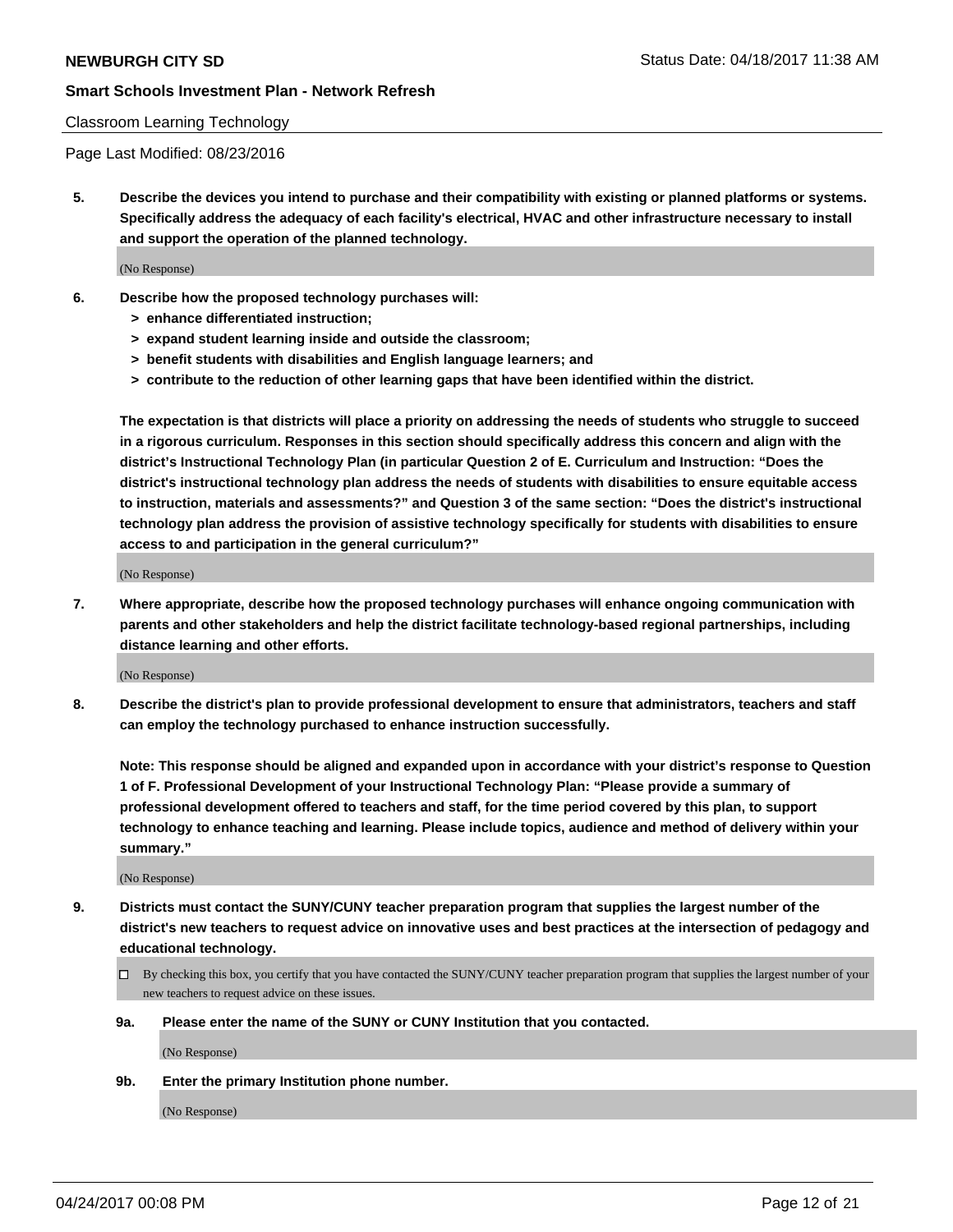Classroom Learning Technology

Page Last Modified: 08/23/2016

**9c. Enter the name of the contact person with whom you consulted and/or will be collaborating with on innovative uses of technology and best practices.**

(No Response)

**10. A district whose Smart Schools Investment Plan proposes the purchase of technology devices and other hardware must account for nonpublic schools in the district.**

**Are there nonpublic schools within your school district?**

Yes

 $\square$  No

**11. Nonpublic Classroom Technology Loan Calculator**

**The Smart Schools Bond Act provides that any Classroom Learning Technology purchases made using Smart Schools funds shall be lent, upon request, to nonpublic schools in the district. However, no school district shall be required to loan technology in amounts greater than the total obtained and spent on technology pursuant to the Smart Schools Bond Act and the value of such loan may not exceed the total of \$250 multiplied by the nonpublic school enrollment in the base year at the time of enactment.**

**See:**

**http://www.p12.nysed.gov/mgtserv/smart\_schools/docs/Smart\_Schools\_Bond\_Act\_Guidance\_04.27.15\_Final.pdf.**

|                                       | 1. Classroom   | l 2. Public   | 3. Nonpublic | l 4. Sum of | 15. Total Per                                                                                 | 6. Total       |
|---------------------------------------|----------------|---------------|--------------|-------------|-----------------------------------------------------------------------------------------------|----------------|
|                                       | Technology     | Enrollment    | Enrollment   | Public and  | Pupil Sub-                                                                                    | Nonpublic Loan |
|                                       | Sub-allocation | $(2014 - 15)$ | $(2014-15)$  | l Nonpublic | allocation                                                                                    | Amount         |
|                                       |                |               |              | Enrollment  |                                                                                               |                |
| Calculated Nonpublic Loan<br>  Amount |                |               |              |             | (No Response)   (No Response)   (No Response)   (No Response)   (No Response)   (No Response) |                |

**12. To ensure the sustainability of technology purchases made with Smart Schools funds, districts must demonstrate a long-term plan to maintain and replace technology purchases supported by Smart Schools Bond Act funds. This sustainability plan shall demonstrate a district's capacity to support recurring costs of use that are ineligible for Smart Schools Bond Act funding such as device maintenance, technical support, Internet and wireless fees, maintenance of hotspots, staff professional development, building maintenance and the replacement of incidental items. Further, such a sustainability plan shall include a long-term plan for the replacement of purchased devices and equipment at the end of their useful life with other funding sources.**

 $\Box$  By checking this box, you certify that the district has a sustainability plan as described above.

**13. Districts must ensure that devices purchased with Smart Schools Bond funds will be distributed, prepared for use, maintained and supported appropriately. Districts must maintain detailed device inventories in accordance with generally accepted accounting principles.**

By checking this box, you certify that the district has a distribution and inventory management plan and system in place.

**14. If you are submitting an allocation for Classroom Learning Technology complete this table. Note that the calculated Total at the bottom of the table must equal the Total allocation for this category that you entered in the SSIP Overview overall budget.**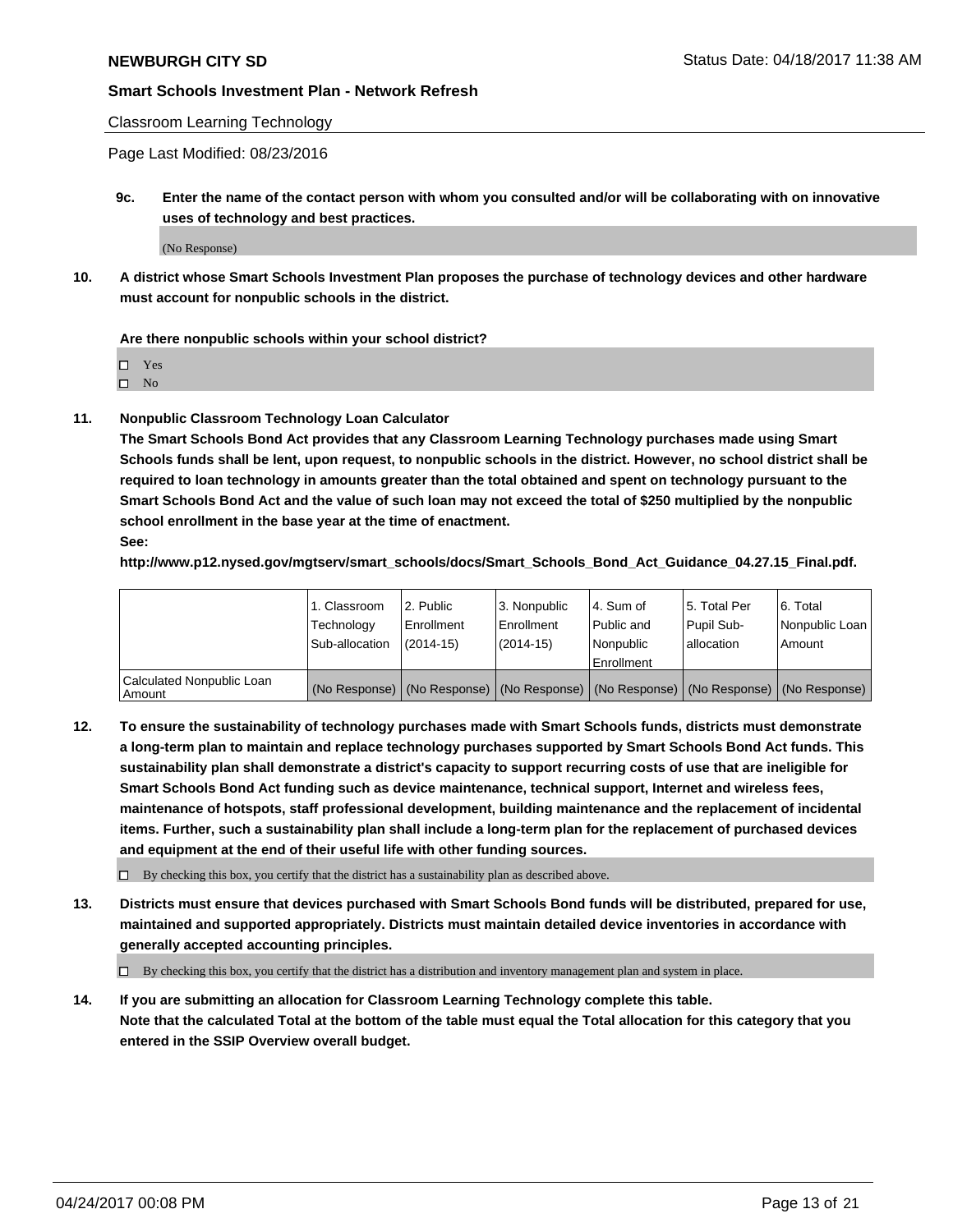### Classroom Learning Technology

Page Last Modified: 08/23/2016

|                         | Sub-Allocation |
|-------------------------|----------------|
| Interactive Whiteboards | (No Response)  |
| <b>Computer Servers</b> | (No Response)  |
| Desktop Computers       | (No Response)  |
| <b>Laptop Computers</b> | (No Response)  |
| <b>Tablet Computers</b> | (No Response)  |
| <b>Other Costs</b>      | (No Response)  |
| Totals:                 | 0              |

**15. Please detail the type, quantity, per unit cost and total cost of the eligible items under each sub-category. This is especially important for any expenditures listed under the "Other" category. All expenditures must be capital-bond eligible to be reimbursed through the SSBA. If you have any questions, please contact us directly through smartschools@nysed.gov.**

**Please specify in the "Item to be Purchased" field which specific expenditures and items are planned to meet the district's nonpublic loan requirement, if applicable.**

**NOTE: Wireless Access Points that will be loaned/purchased for nonpublic schools should ONLY be included in this category, not under School Connectivity, where public school districts would list them.**

| Select the allowable expenditure<br>∣type. | Iltem to be Purchased | Quantity      | Cost per Item | <b>Total Cost</b> |
|--------------------------------------------|-----------------------|---------------|---------------|-------------------|
| Repeat to add another item under           |                       |               |               |                   |
| each type.                                 |                       |               |               |                   |
| (No Response)                              | (No Response)         | (No Response) | (No Response) | (No Response)     |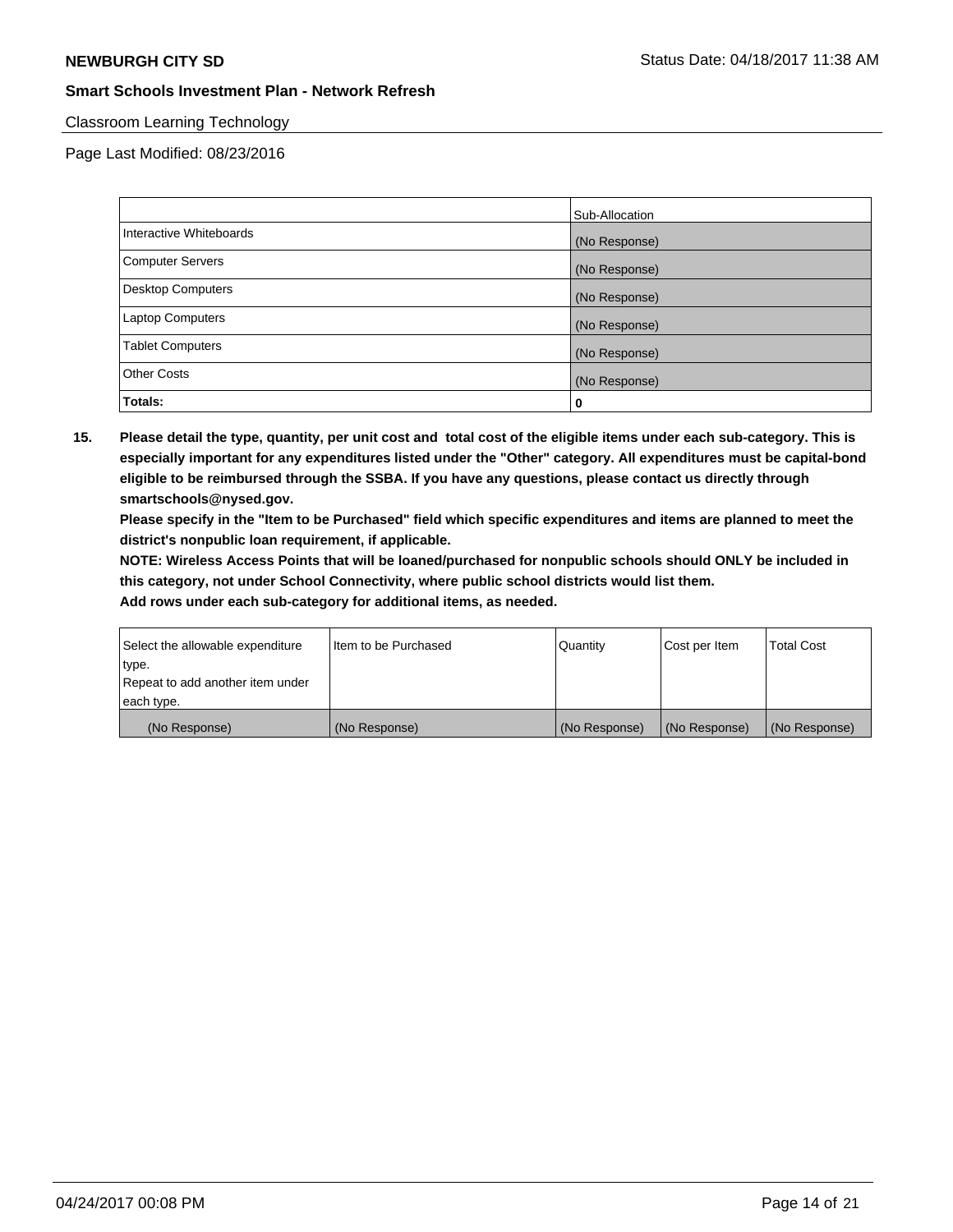#### Pre-Kindergarten Classrooms

Page Last Modified: 06/09/2016

#### **Group 1**

**1. Provide information regarding how and where the district is currently serving pre-kindergarten students and justify the need for additional space with enrollment projections over 3 years.**

(No Response)

- **2. Describe the district's plan to construct, enhance or modernize education facilities to accommodate prekindergarten programs. Such plans must include:**
	- **Specific descriptions of what the district intends to do to each space;**
	- **An affirmation that pre-kindergarten classrooms will contain a minimum of 900 square feet per classroom;**
	- **The number of classrooms involved;**
	- **The approximate construction costs per classroom; and**
	- **Confirmation that the space is district-owned or has a long-term lease that exceeds the probable useful life of the improvements.**

(No Response)

**3. Smart Schools Bond Act funds may only be used for capital construction costs. Describe the type and amount of additional funds that will be required to support ineligible ongoing costs (e.g. instruction, supplies) associated with any additional pre-kindergarten classrooms that the district plans to add.**

(No Response)

**4. All plans and specifications for the erection, repair, enlargement or remodeling of school buildings in any public school district in the State must be reviewed and approved by the Commissioner. Districts that plan capital projects using their Smart Schools Bond Act funds will undergo a Preliminary Review Process by the Office of Facilities Planning.**

**Please indicate on a separate row each project number given to you by the Office of Facilities Planning.**

| Project Number |  |
|----------------|--|
| (No Response)  |  |

**5. If you have made an allocation for Pre-Kindergarten Classrooms, complete this table. Note that the calculated Total at the bottom of the table must equal the Total allocation for this category that you entered in the SSIP Overview overall budget.**

| Totals:                                  | 0              |
|------------------------------------------|----------------|
| Other Costs                              | (No Response)  |
| Enhance/Modernize Educational Facilities | (No Response)  |
| Construct Pre-K Classrooms               | (No Response)  |
|                                          | Sub-Allocation |

**6. Please detail the type, quantity, per unit cost and total cost of the eligible items under each sub-category. This is especially important for any expenditures listed under the "Other" category. All expenditures must be capital-bond eligible to be reimbursed through the SSBA. If you have any questions, please contact us directly through smartschools@nysed.gov.**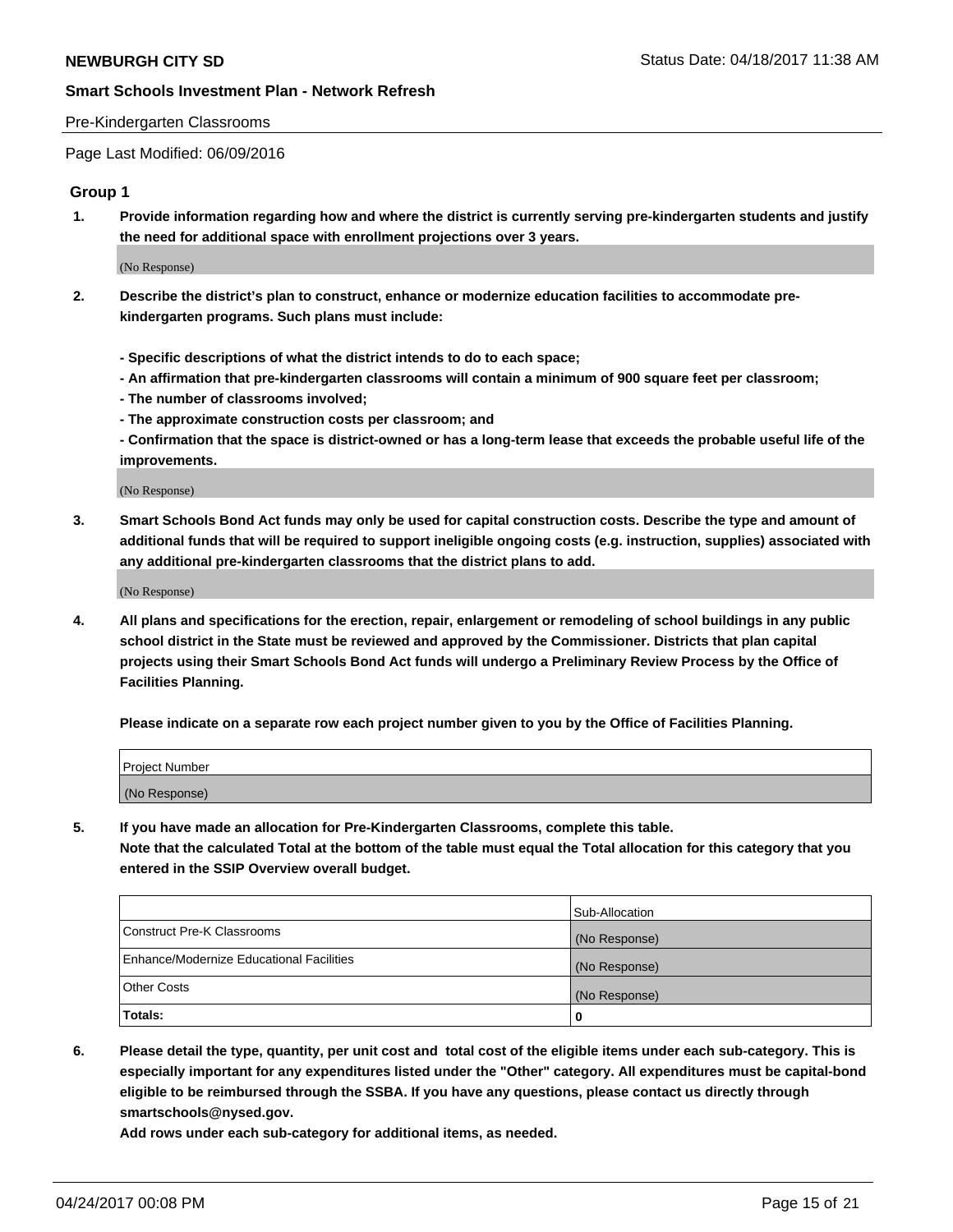## Pre-Kindergarten Classrooms

Page Last Modified: 06/09/2016

| Select the allowable expenditure | Item to be purchased | Quantity      | Cost per Item | <b>Total Cost</b> |
|----------------------------------|----------------------|---------------|---------------|-------------------|
| type.                            |                      |               |               |                   |
| Repeat to add another item under |                      |               |               |                   |
| each type.                       |                      |               |               |                   |
| (No Response)                    | (No Response)        | (No Response) | (No Response) | (No Response)     |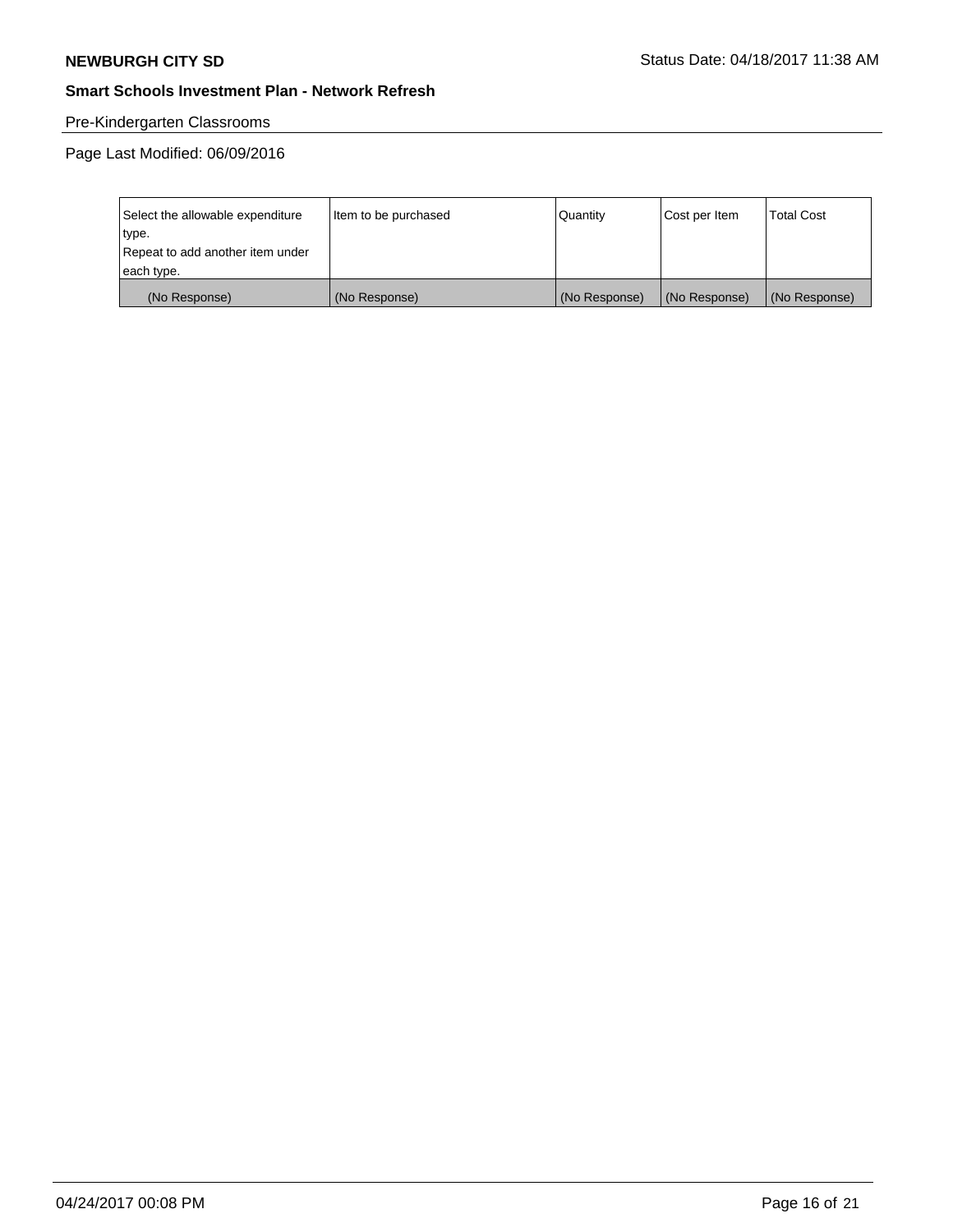#### Replace Transportable Classrooms

Page Last Modified: 06/09/2016

#### **Group 1**

**1. Describe the district's plan to construct, enhance or modernize education facilities to provide high-quality instructional space by replacing transportable classrooms.**

(No Response)

**2. All plans and specifications for the erection, repair, enlargement or remodeling of school buildings in any public school district in the State must be reviewed and approved by the Commissioner. Districts that plan capital projects using their Smart Schools Bond Act funds will undergo a Preliminary Review Process by the Office of Facilities Planning.**

**Please indicate on a separate row each project number given to you by the Office of Facilities Planning.**

| Project Number |  |
|----------------|--|
| (No Response)  |  |

**3. For large projects that seek to blend Smart Schools Bond Act dollars with other funds, please note that Smart Schools Bond Act funds can be allocated on a pro rata basis depending on the number of new classrooms built that directly replace transportable classroom units.**

**If a district seeks to blend Smart Schools Bond Act dollars with other funds describe below what other funds are being used and what portion of the money will be Smart Schools Bond Act funds.**

(No Response)

**4. If you have made an allocation for Replace Transportable Classrooms, complete this table. Note that the calculated Total at the bottom of the table must equal the Total allocation for this category that you entered in the SSIP Overview overall budget.**

|                                                | Sub-Allocation |
|------------------------------------------------|----------------|
| Construct New Instructional Space              | (No Response)  |
| Enhance/Modernize Existing Instructional Space | (No Response)  |
| Other Costs                                    | (No Response)  |
| Totals:                                        | $\Omega$       |

**5. Please detail the type, quantity, per unit cost and total cost of the eligible items under each sub-category. This is especially important for any expenditures listed under the "Other" category. All expenditures must be capital-bond eligible to be reimbursed through the SSBA. If you have any questions, please contact us directly through smartschools@nysed.gov.**

| Select the allowable expenditure | Item to be purchased | Quantity      | Cost per Item | <b>Total Cost</b> |
|----------------------------------|----------------------|---------------|---------------|-------------------|
| type.                            |                      |               |               |                   |
| Repeat to add another item under |                      |               |               |                   |
| each type.                       |                      |               |               |                   |
| (No Response)                    | (No Response)        | (No Response) | (No Response) | (No Response)     |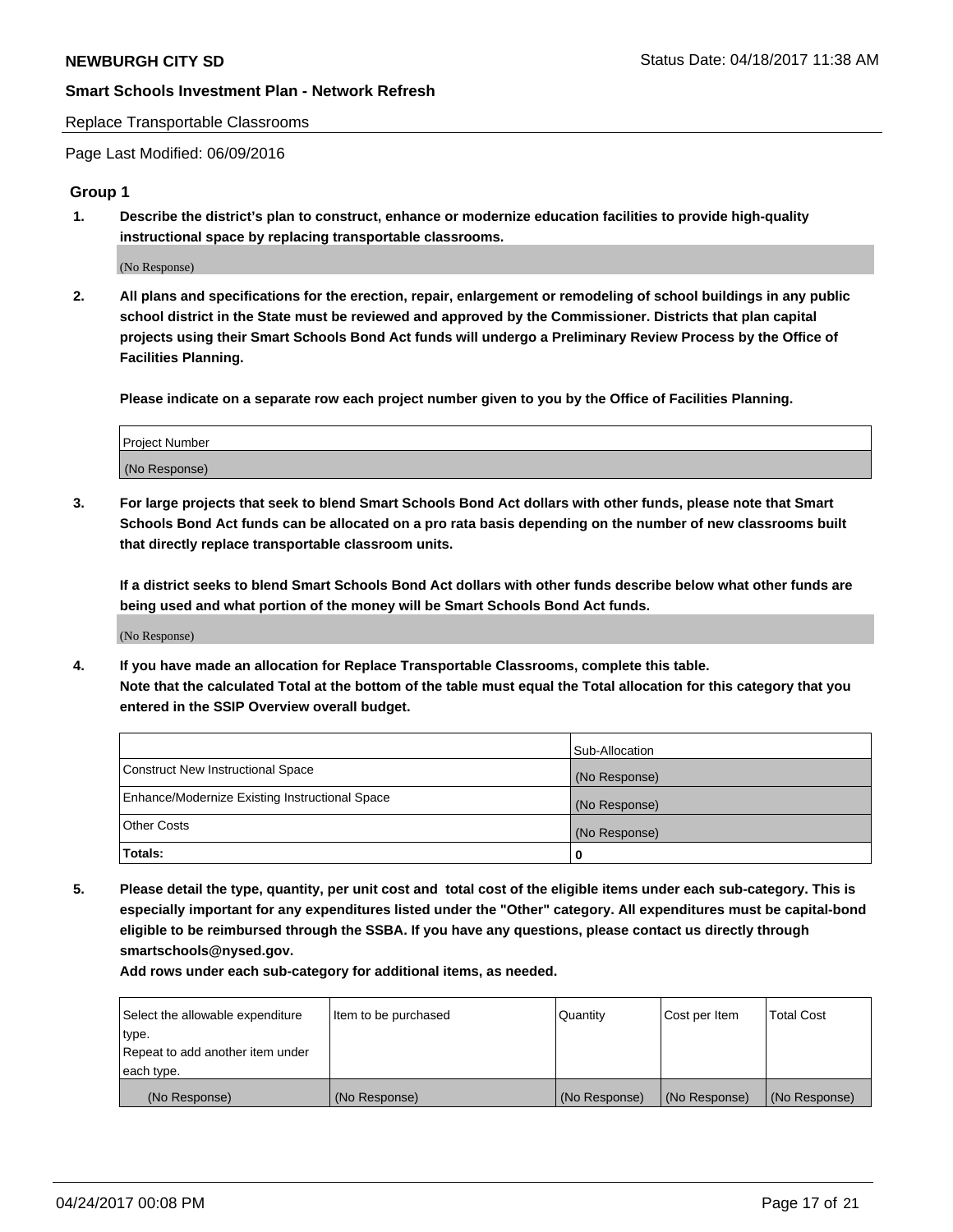#### High-Tech Security Features

Page Last Modified: 08/23/2016

#### **Group 1**

**1. Describe how you intend to use Smart Schools Bond Act funds to install high-tech security features in school buildings and on school campuses.**

(No Response)

**2. All plans and specifications for the erection, repair, enlargement or remodeling of school buildings in any public school district in the State must be reviewed and approved by the Commissioner. Districts that plan capital projects using their Smart Schools Bond Act funds will undergo a Preliminary Review Process by the Office of Facilities Planning.** 

**Please indicate on a separate row each project number given to you by the Office of Facilities Planning.**

| Project Number |  |
|----------------|--|
|                |  |
|                |  |
|                |  |
| (No Response)  |  |
|                |  |

- **3. Was your project deemed eligible for streamlined Review?**
	- Yes  $\hfill \square$  No
- **4. Include the name and license number of the architect or engineer of record.**

| <b>Name</b>   | License Number |
|---------------|----------------|
| (No Response) | (No Response)  |

**5. If you have made an allocation for High-Tech Security Features, complete this table. Note that the calculated Total at the bottom of the table must equal the Total allocation for this category that you entered in the SSIP Overview overall budget.**

|                                                      | Sub-Allocation |
|------------------------------------------------------|----------------|
| Capital-Intensive Security Project (Standard Review) | (No Response)  |
| Electronic Security System                           | (No Response)  |
| <b>Entry Control System</b>                          | (No Response)  |
| Approved Door Hardening Project                      | (No Response)  |
| <b>Other Costs</b>                                   | (No Response)  |
| Totals:                                              | 0              |

**6. Please detail the type, quantity, per unit cost and total cost of the eligible items under each sub-category. This is especially important for any expenditures listed under the "Other" category. All expenditures must be capital-bond eligible to be reimbursed through the SSBA. If you have any questions, please contact us directly through smartschools@nysed.gov.**

| (No Response)                    | (No Response)        | (No Response)   | (No Response) | (No Response)     |
|----------------------------------|----------------------|-----------------|---------------|-------------------|
| each type.                       |                      |                 |               |                   |
| Repeat to add another item under |                      |                 |               |                   |
| type.                            |                      |                 |               |                   |
| Select the allowable expenditure | Item to be purchased | <b>Quantity</b> | Cost per Item | <b>Total Cost</b> |
|                                  |                      |                 |               |                   |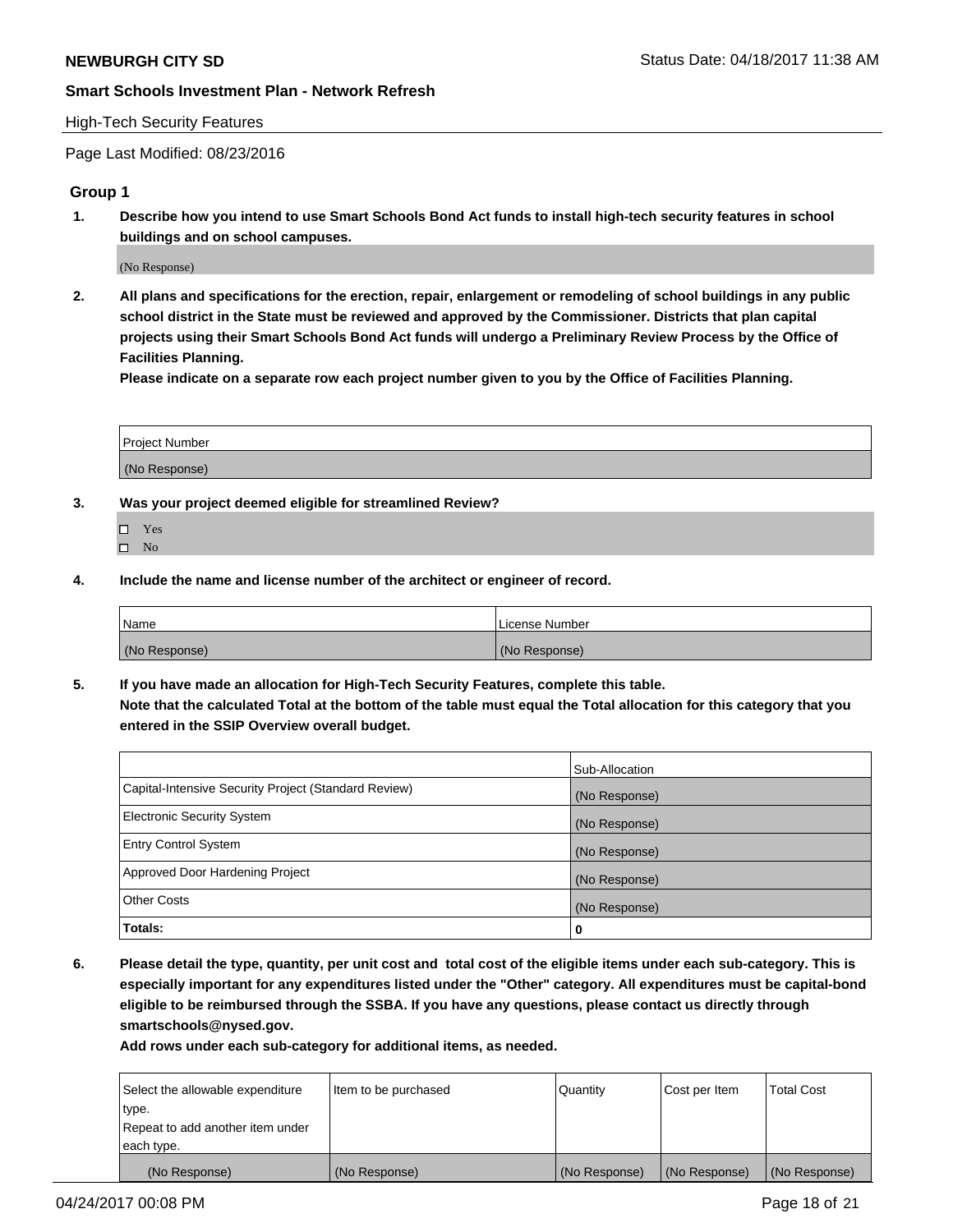# High-Tech Security Features

Page Last Modified: 08/23/2016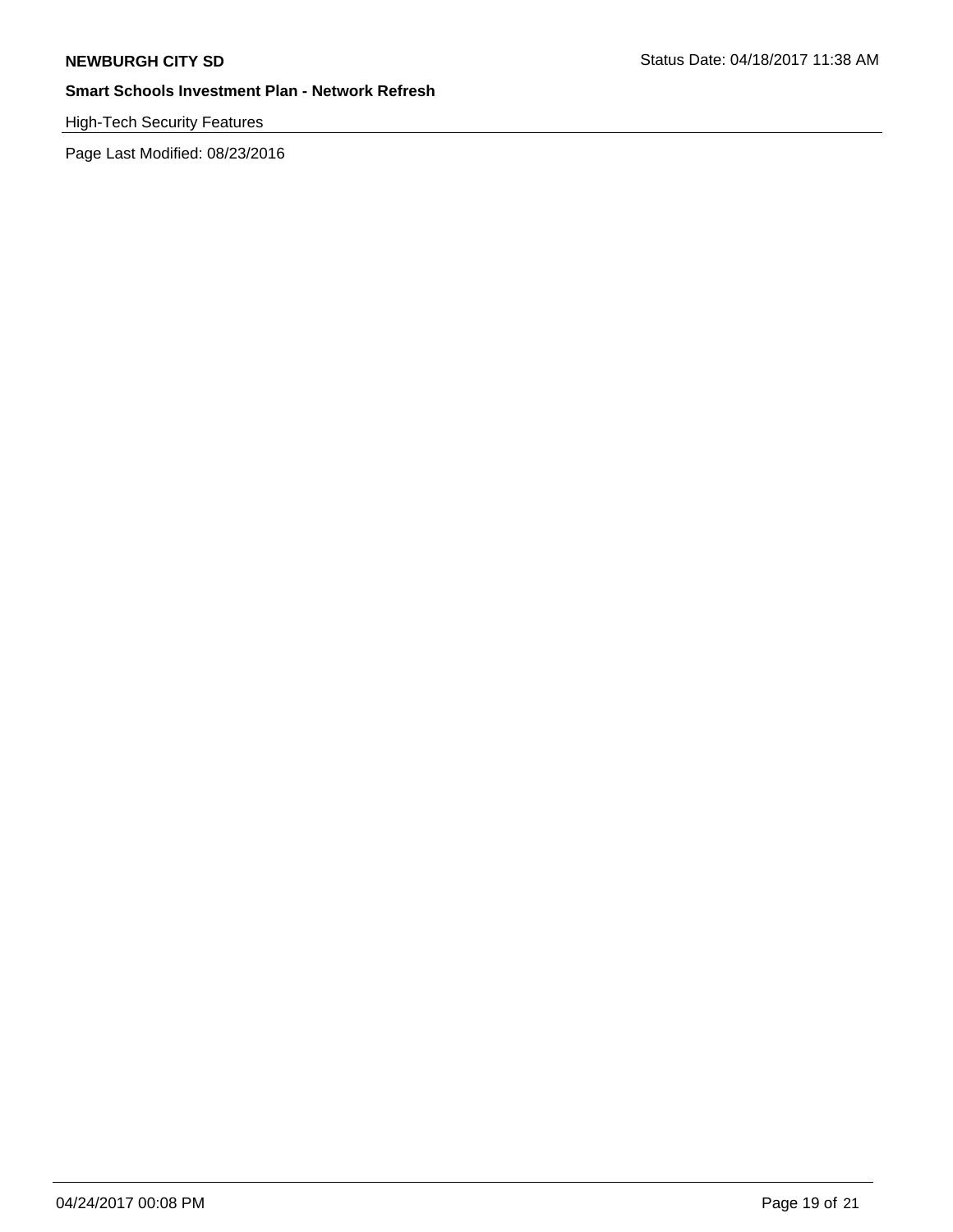Report